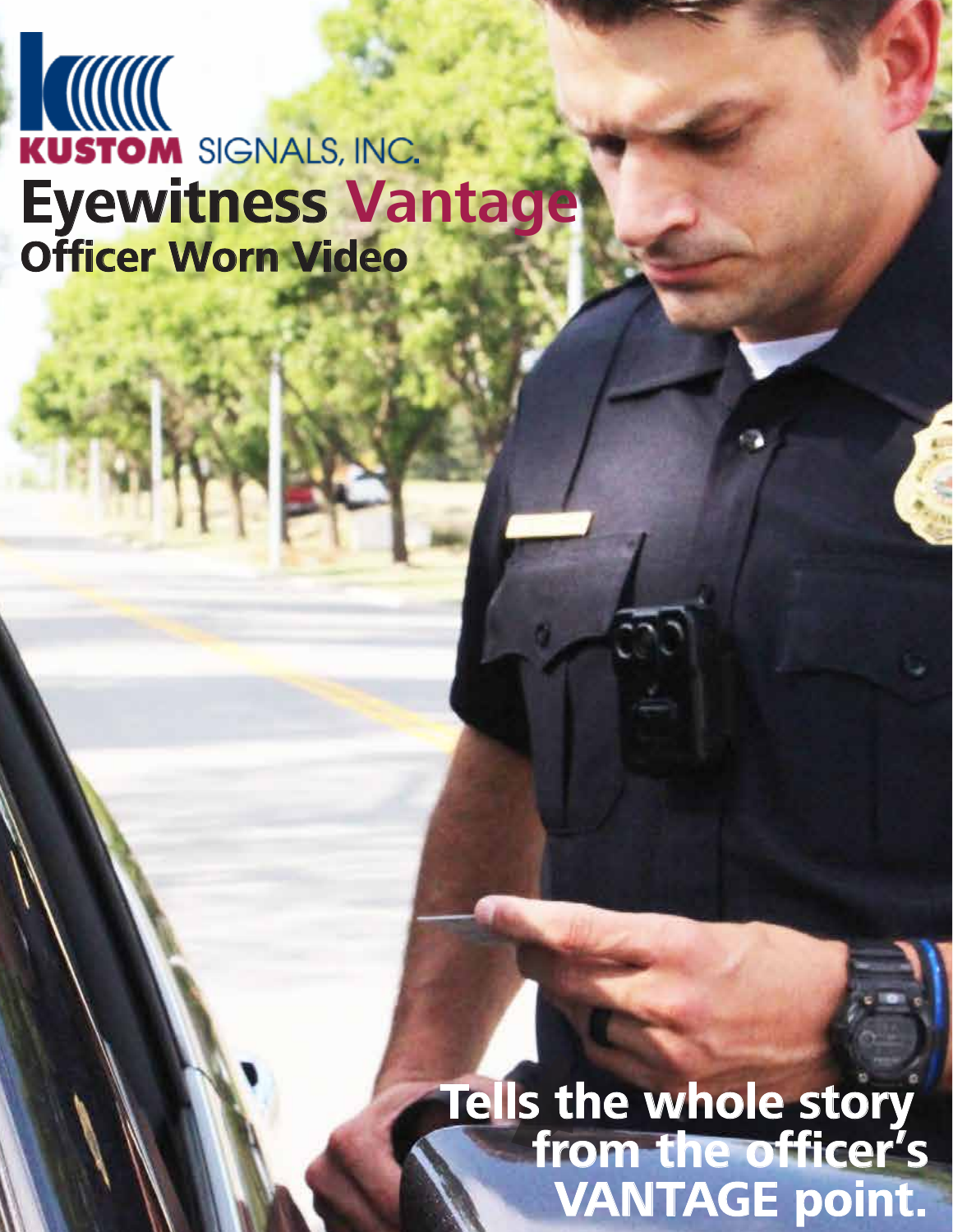### **Officer Worn Video Eyewitness Vantage**



*Vantage offers true HD video, excellent quality low light recording and wireless*  file transfer to Kustom's new Eyewitness HD in-car system<sup>\*</sup>.

### **Overview**

- Excellent low light performance:
	- Matches what the officer sees
	- Configure with day/night mode for even better low light performance
	- Optional IR LEDs for capturing video in total darkness (Agency configurable)
- Select the resolution/storage combination that is best for your agency: 1080p/30 fps, 720p/60 fps, 720p/30 fps, D1 (480p/30 fps)
- Simple, glove friendly operation allows officers to focus on important tasks
- Wide-angle done right: 120º capture details others may miss with minimal distortion
- Docking station for convenient dock-and-go file transfers and battery charging

### **Preferred Features Made Standard**

- Pre-event recording (configurable up to 30 seconds)
- GPS store coordinates with bookmark, support for geo-searches and synchronized clocks
- Configurable audio mute button if needed to comply with privacy laws
- Bookmark button identifies important events saving time during review

### **File Security/Authentication**

- Recording media is non-removable
- File access requires a secure FTP Ethernet connection between the Vantage docking station and EDV/EDV Lite
- $\bullet$  MD5 hash is calculated for each file on the camera before transfer
- MD5 is calculated again after transfer and compared against the original MD5 value. Only if there is a match is the file allowed to be ingested into the database and purged from the camera
- Each file's original MD5 value stays with the file for its life on the database. All subsequent MD5 calculations are compared against the original value calculated by the camera to confirm authenticity















Simple operation **HD HD** 1080p **SD**

720p 480p

Highly (extended) configurable secure 9 hours

Fully integrated ICV & BWV











32GB

storage

mute



Holster Aware

### **Multiple recording resolutions**

recording

### **Excellent low-light capability**

### **Superior file integrity**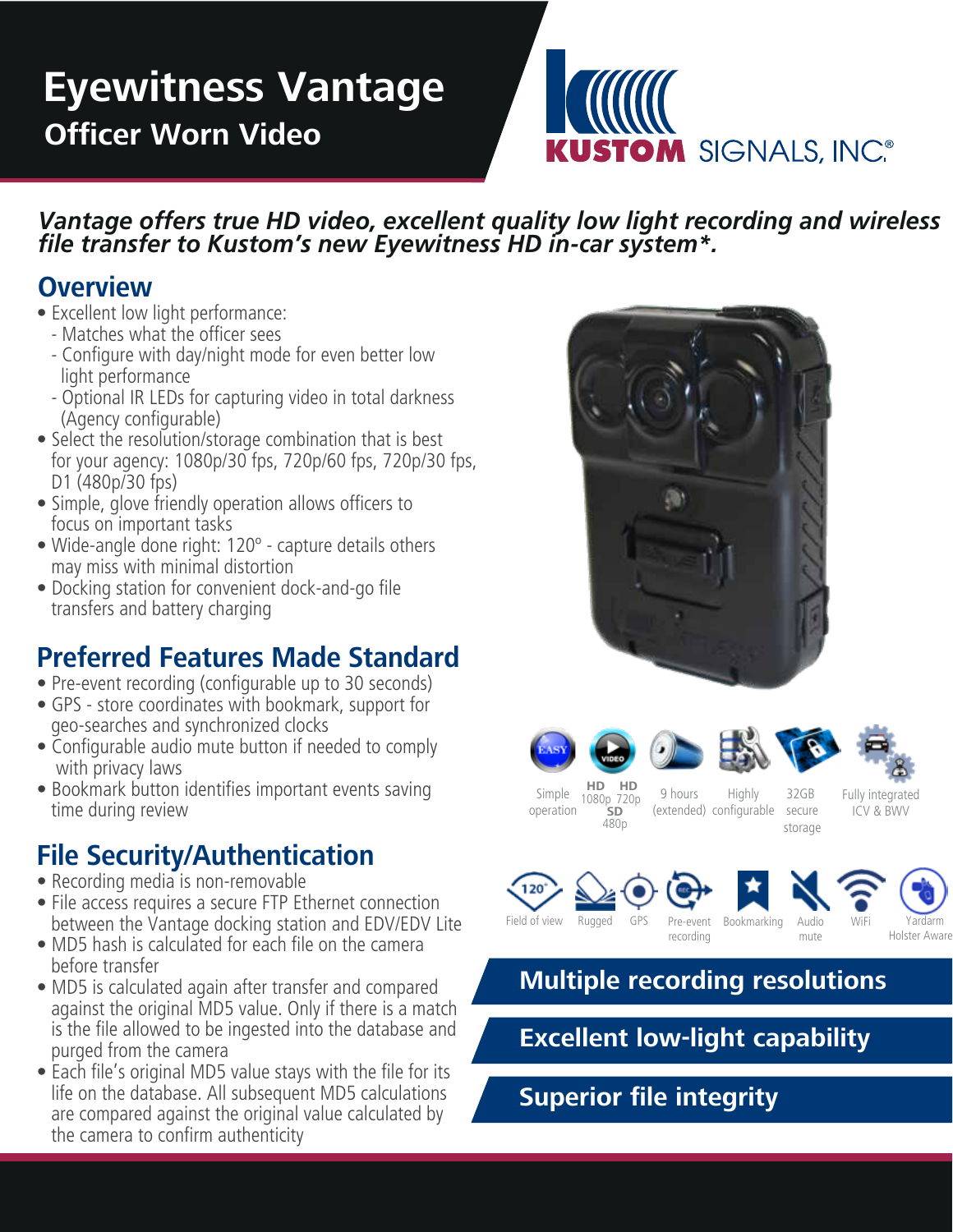# **KUSTOM SIGNALS, INC®**

### **Specifications Dimensions**

| Resolution:       | Selectable - 1080p/30 fps, 720p/60 fps,<br>720p/30 fps, D1 (480p/30 fps) | 236° (60.0 mm)                                                   |
|-------------------|--------------------------------------------------------------------------|------------------------------------------------------------------|
| Battery Life:     | Up to 9 hours SD video,<br>up to 8 hours HD video 720p                   |                                                                  |
| Power Save Mode:  | 96 hours                                                                 |                                                                  |
| Internal Storage: | 32GB                                                                     |                                                                  |
| Record Capacity:  | Up to 6 hours 1080p/30 fps,                                              |                                                                  |
|                   | up to 6 hours 720p/60,                                                   |                                                                  |
|                   | up to 14 hours 720p/30, up to 17 hours 480p                              |                                                                  |
| Weight:           | 6 oz $(169 q)$ excludes clip: 0.5 oz $(17 q)$                            |                                                                  |
| IP64 rated:       | Protection from dust and water                                           |                                                                  |
| Drop Test:        | Complies with MIL STD 810G                                               | 1.10''<br>(28.0 mm)                                              |
|                   |                                                                          |                                                                  |
| Indicators:       | Battery level, file transfer status, record status,                      | <b>Options</b>                                                   |
|                   | audio mute, low media                                                    | • Mag-mount (used in lieu of supplied spring-clip)               |
| Warranty:         | One year                                                                 | • Multi-dock (supports six cameras - multiple multi-docks can be |



cellent depth-of-field - objects near and far are crisp and clear





#### **Options**

- 
- connected together to support larger fleets)
- File Management Software see Eyewitness Data Vault and Eyewitness Data Vault Lite
- Extended no-fault warranty
- In car charging kit



### **In-Car Video Integration**

- Files transfer to the in-car SSD and can be played, classified and annotated inside the vehicle
- All files transfer to the back office together officers don't have to dock their body cameras back at the station
- Files of the same event recorded by the BWC and ICV are associated for easy retrieval within Eyewitness Data Vault
- EyePortal supports wireless file transfers, bi-directional record activation
- Vantage body camera can provide wireless audio to EyeHD, replacing the standard audio transmitter
- Peer to peer record triggering Limit record activations to paired cameras only